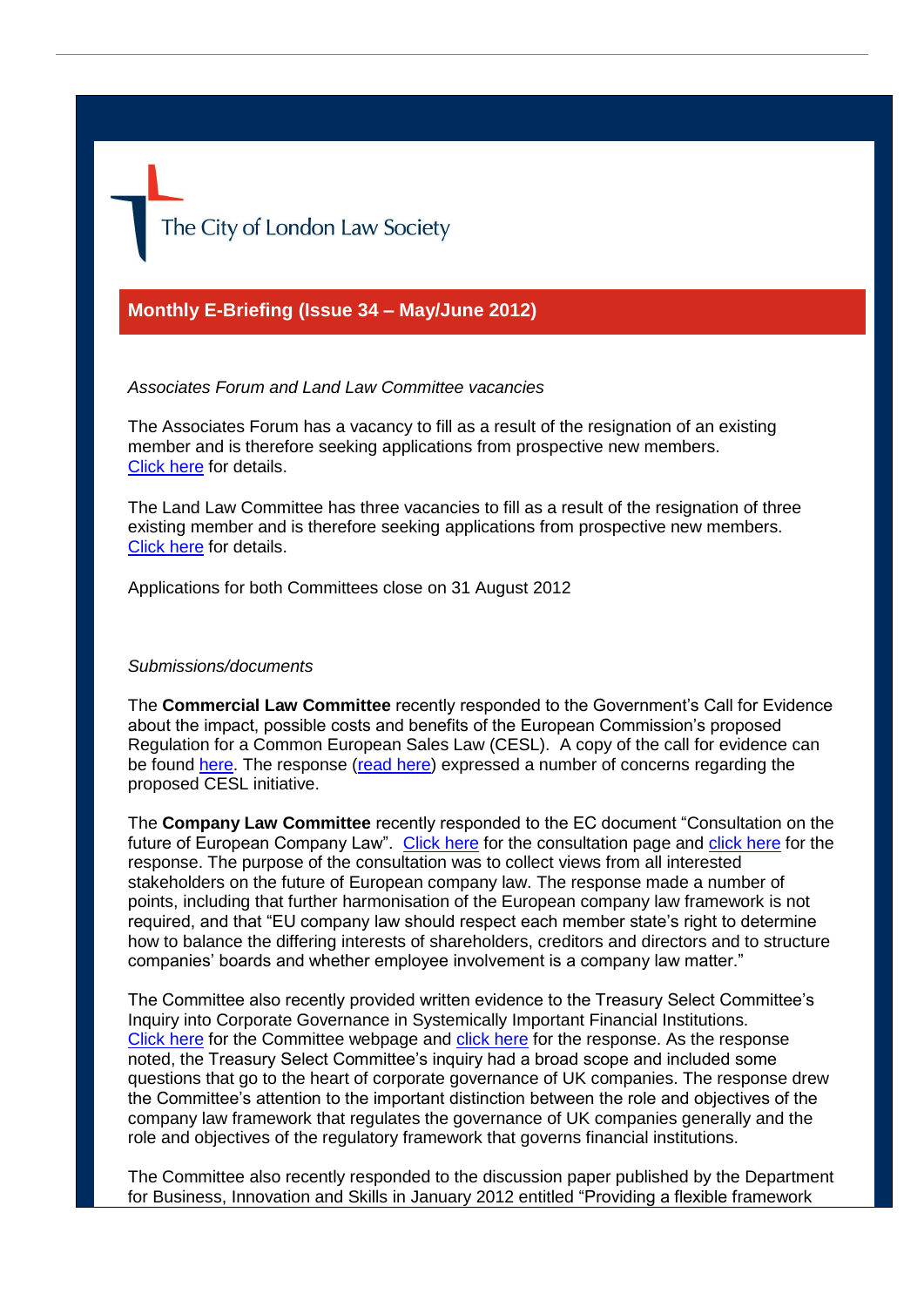which allows companies to compete and grow: discussion paper." ([click here](http://www.citysolicitors.org.uk/FileServer.aspx?oID=1210&lID=0) for the response.) The discussion paper set out the work that the Government is already doing to improve the company law framework in support of its objective of providing a framework that gives companies the flexibility to compete and grow effectively. The Committee's response re-emphasised some points made in the Committee's earlier submissions and expressed the view that by dealing with these points the Government could achieve an effective reduction in unnecessary costs and other burdens affecting UK incorporated companies of all sizes.

The **Financial Law Committee** recently commented on the Register of Floating Charges Technical Working Group's August 2011 Report to Scottish Government. [\(click here](http://www.citysolicitors.org.uk/FileServer.aspx?oID=1209&lID=0) for the response.) The Committee's response strongly considered that floating charges should continue to be registerable under a unified UK registration regime of the kind contemplated in the new version of Part 25 of the Companies Act 2006 proposed by BIS.

The **Insolvency Law Committee** recently responded to the European Commission consultation on the future of European Insolvency Law. [\(Click here](http://ec.europa.eu/justice/newsroom/civil/opinion/120326_en.htm) for the consultation page and [click here](http://www.citysolicitors.org.uk/FileServer.aspx?oID=1205&lID=0) for the response.) The consultation sought to give interested parties the opportunity to present their views on the future of European insolvency law, in order to assist the Commission to determine whether and how the existing legal framework should be improved and modernized. The submission responded in detail to the specific questions in the consultation questionnaire.

## The **Land Law Committee** recently commented on the

Law Commission's report "Making Land Work: Easements, covenants and profits à prendre" ("Report"). [Click here](http://lawcommission.justice.gov.uk/docs/lc327_easements_summary.pdf) for the paper and [click here](http://www.citysolicitors.org.uk/FileServer.aspx?oID=1199&lID=0) for the comments. The Law Commission's principal recommendations were for the simplification of the law relating to the creation of easements and profits, the introduction of a new way to attach obligations to land, the streamlining of a number of land registration procedures and the extension of the jurisdiction of the Lands Chamber of the Upper Tribunal. The Land Law Committee thanked the Commission for the report which it considered "an excellent, erudite and thorough analysis of this crucial area of property law".

The **Regulatory Law Committee** recently responded to the HMT paper "Policy options for implementing the Alternative Investment Fund Managers Directive" [\(Click here](http://www.hm-treasury.gov.uk/consult_policy_options_implement_aifmd.htm) for the consultation paper and [click here](http://www.citysolicitors.org.uk/FileServer.aspx?oID=1183&lID=0) for the response). The informal discussion paper highlighted and invited initial views on a number of the high level policy decisions that will need to be taken as part of the transposition of the Alternative Investment Fund Managers Directive (AIFMD) in the UK. The Committee responded in detail to the consultation.

The Committee also recently responded to the Commission's Green Paper on shadow banking. [\(Click here](http://ec.europa.eu/internal_market/consultations/2012/shadow_en.htm) for the consultation paper and [click here](http://www.citysolicitors.org.uk/FileServer.aspx?oID=1193&lID=0) for the response.) The objective of the green paper was to consult stakeholders on shadow banking issues: definition, risks and benefits, the need for stricter monitoring and regulation, outstanding issues and next steps. The response stated, *inter alia*, that, as a headline observation, "while the Green paper outlines in high level terms the Commission's initial thinking in this area, the Commission has not yet articulated a clear scope or objective for any more detailed regulatory proposals which may follow. Before seeking to develop any such more detailed proposals for further regulation, therefore, we strongly support the idea that a clear regulatory policy objective or set of objectives should be explained."

The **Training Committee** also recently responded to the LETR's Discussion Paper 01/2012 ("Key Issues (1): Call for Evidence"). [\(Click here](http://letr.org.uk/wp-content/uploads/2012/03/Discussion-Paper-012012.pdf) for the consultation paper and [click here](http://www.citysolicitors.org.uk/FileServer.aspx?oID=1175&lID=0) for the response). The response was supplemental to, and was intended to be read in the context of, the CLLS's earlier submission dated 17 February 2012. The Call for Evidence described some of the key strengths and weaknesses of the current Legal Education and